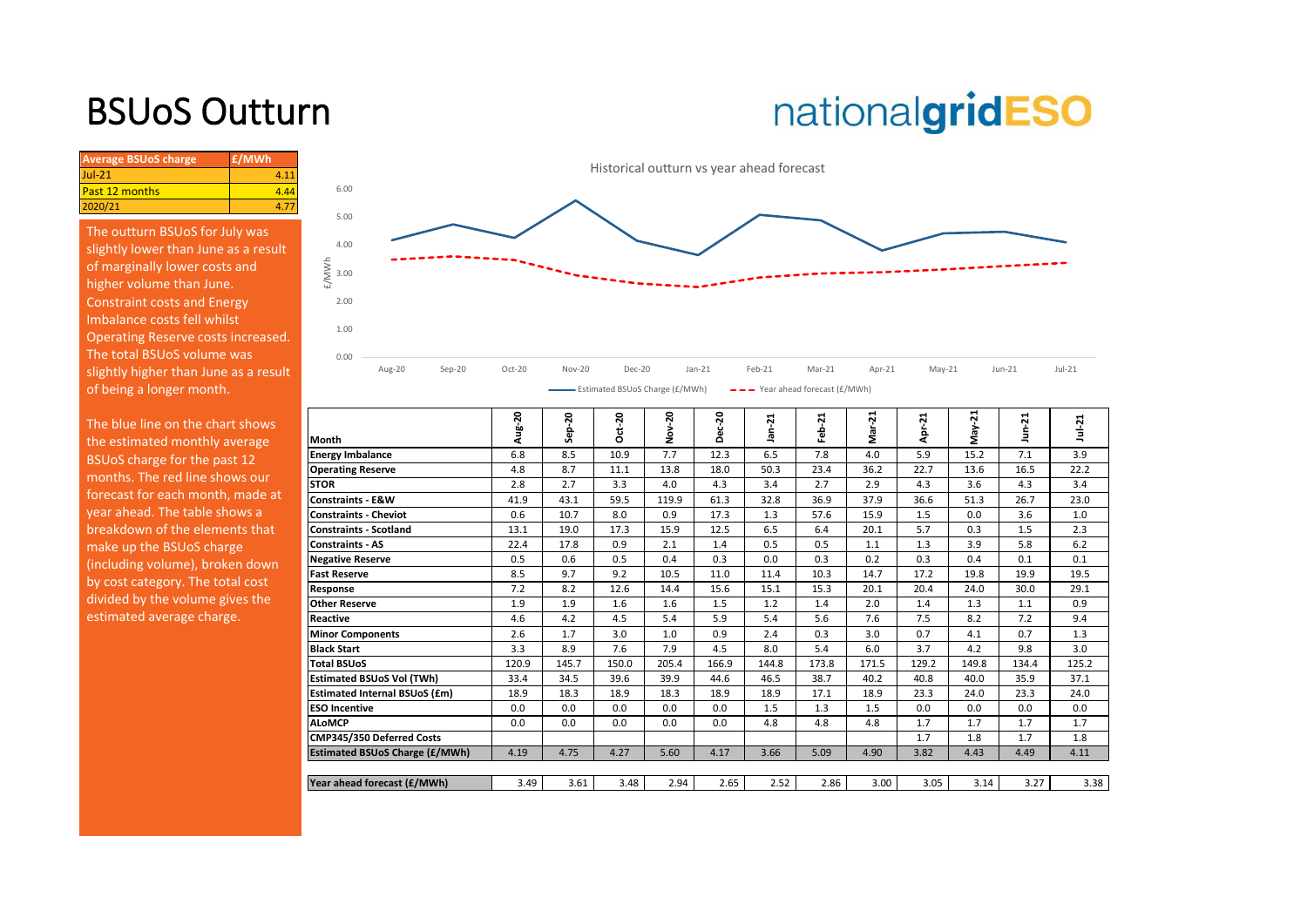### BSUoS Forecast

## nationalgridESO

| <b>Average BSUoS charge</b> | £/MWh |      |
|-----------------------------|-------|------|
| Aug-21                      | 4.77  |      |
| 2021/22                     | 4.60  |      |
| 2022/23                     | 3.72  | 8.00 |
| <b>Next 12 months</b>       | $-50$ |      |

Slight adjustments have been made to the Fast Reserve and Response costs as a result of observed trends in the data. ESO Incentive has been removed from the forecast as a separate cost and is now included in the ESO internal costs as part of the Price Control Financial Model. The ALoMCP costs have been revised and following the approval of CMP373 the under-recovered costs have been profiled in the forecast, further details can be found here:

https://www.nationalgrideso.com/document/1 92426/download/

In March for the FY21/22 forecast we have recosted the outage plan and adjusted the constraint costs accordingly. When producing a forecast of constraint costs, we apply a historical wind profile for each month. Variations in the constraint costs month on nonth will therefore be driven by the reductior in constraint limits due to outages in addition to the wind level applied. As such these are ndicative of where costs may outturn but variations are expected due to outturn wind not following a particular historical profile exactly.

We have added an additional line to the forecast from Apr 21 to Mar 22 to account for the deferred BSUoS as per CMP345/350.

From April 21 CMP333 comes into effect changing the demand base to gross demand (NB. This has been included in the forecast figures for some time).

The chart shows the average monthly BSUoS forecast for the next 24 months. The grey band shows the upper and lower range of the forecast. The forecast uses a combination of forecast models and historical data. Constraint costs are adjusted in line with major changes to the outage plan, system faults, and commissioning programmes. The other energy cost categories are forecast using a baseline of historical trends with adjustments for expected changes in system operation or balancing ervices markets.

24 month rolling forecast with error bands



Aug-21 Sep-21 Oct-21 Nov-21 Dec-21 Jan-22 Feb-22 Mar-22 Apr-22 May-22 Jun-22 Jul-22 Aug-22 Sep-22 Oct-22 Nov-22 Dec-22 Jan-23 Feb-23 Mar-23 Apr-23 May-23 Jun-23 Jul-23

Estimated BSUoS Charge (£/MWh)

|                                       | ដ<br>Ĵ | Sep <sub>21</sub> | $Oct-21$ | Nov-21 | Dec-21 | R<br>Ė | $eb-22$ | Mar-22 | Apr-22 | May-22 | <b>Z</b><br>ģ | $Ju+22$ | 22<br>Aug- | Sep-22 | Oct-22 | Nov-22 | Dec-22 | 23<br>jan- | eb-23 | 23<br>ģ | Apr-23 | May-23 | ౘ<br>Ė | $10+23$ |
|---------------------------------------|--------|-------------------|----------|--------|--------|--------|---------|--------|--------|--------|---------------|---------|------------|--------|--------|--------|--------|------------|-------|---------|--------|--------|--------|---------|
| Month                                 |        |                   |          |        |        |        |         |        |        |        |               |         |            |        |        |        |        |            |       |         |        |        |        |         |
| <b>Energy Imbalance</b>               | 12.3   | 12.0              | 13.4     | 12.8   | 13.2   | 13.9   | 14.6    | 9.8    | 8.5    | 7.9    | 8.2           | 9.3     | 8.7        | 10.1   | 11.3   | 10.9   | 11.1   | 11.9       | 12.8  | 10.8    | 8.5    | 7.9    | 8.2    | 9.3     |
| <b>Operating Reserve</b>              | 19.1   | 14.1              | 16.4     | 16.1   | 18.9   | 21.1   | 20.9    | 18.2   | 15.3   | 12.0   | 10.8          | 11.0    | 11.2       | 14.1   | 16.4   | 16.1   | 18.9   | 21.1       | 20.9  | 13.2    | 15.3   | 12.0   | 10.8   | 11.0    |
| <b>STOR</b>                           | 5.8    | 6.3               | 6.2      | 7.4    | 7.5    | 7.6    | 6.5     | 7.4    | 5.2    | 5.6    | 5.4           | 6.0     | 5.8        | 6.3    | 6.2    | 7.4    | 7.5    | 7.6        | 6.5   | 7.4     | 5.2    | 5.6    | 5.4    | 6.0     |
| <b>Constraints</b>                    | 54.4   | 58.7              | 88.5     | 97.2   | 83.1   | 57.4   | 113.7   | 117.4  | 38.9   | 39.5   | 39.2          | 40.5    | 49.5       | 53.1   | 56.0   | 52.6   | 46.5   | 39.8       | 45.3  | 41.6    | 38.9   | 39.5   | 39.2   | 40.5    |
| <b>Negative Reserve</b>               | 1.8    | 1.8               | 1.2      | 0.5    | 0.5    | 0.6    | 0.1     | 0.2    | 0.4    | 0.9    | 1.6           | 1.8     | 1.7        | 1.8    | 1.2    | 0.5    | 0.5    | 0.6        | 0.1   | 0.2     | 0.4    | 0.9    | 1.6    | 1.8     |
| <b>Fast Reserve</b>                   | 15.9   | 18.6              | 19.3     | 19.3   | 20.2   | 20.5   | 17.9    | 19.9   | 17.4   | 17.6   | 17.2          | 17.8    | 18.3       | 17.2   | 17.8   | 17.8   | 18.7   | 19.0       | 16.5  | 18.4    | 14.5   | 14.6   | 8.8    | 9.1     |
| Response                              | 23.9   | 28.1              | 28.6     | 27.9   | 28.6   | 28.4   | 26.1    | 28.7   | 24.6   | 25.8   | 24.8          | 25.8    | 26.3       | 24.1   | 24.5   | 24.0   | 24.6   | 24.4       | 22.4  | 24.6    | 19.7   | 20.7   | 11.9   | 12.6    |
| <b>Other Reserve</b>                  | 1.4    | 1.0               | 0.9      | 0.9    | 0.9    | 0.9    | 0.9     | 1.0    | $1.1$  | 0.9    | 1.0           | 1.2     | 1.3        | 1.0    | 0.9    | 0.9    | 0.9    | 0.9        | 0.9   | 1.0     | 1.1    | 0.9    | 1.0    | 1.2     |
| <b>Reactive</b>                       | 7.3    | 7.2               | 7.5      | 7.2    | 7.8    | 7.7    | 6.3     | 6.8    | 7.4    | 8.2    | 7.7           | 7.6     | 7.5        | 7.2    | 7.5    | 7.2    | 7.8    | 7.7        | 6.3   | 6.8     | 7.4    | 8.2    | 7.0    | 6.9     |
| <b>Minor Components</b>               | 2.0    | 2.0               | 3.1      | 1.6    | 2.0    | 0.5    | 2.3     | 0.3    | 3.0    | 3.0    | 2.6           | 2.6     | 1.5        | 1.1    | 2.1    | 0.6    | 1.0    | $-0.6$     | 2.3   | 0.3     | 3.0    | 3.0    | 2.6    | 2.6     |
| <b>Black Start</b>                    | 3.8    | 3.8               | 3.8      | 3.8    | 3.8    | 3.8    | 3.8     | 3.8    | 3.8    | 3.9    | 3.9           | 3.9     | 3.9        | 3.9    | 3.9    | 3.9    | 3.9    | 3.9        | 3.9   | 3.9     | 3.9    | 3.9    | 3.9    | 3.9     |
| <b>Total BSUoS</b>                    | 147.8  | 153.8             | 188.8    | 194.7  | 186.5  | 162.5  | 213.3   | 213.7  | 125.7  | 125.2  | 122.4         | 127.4   | 135.7      | 139.9  | 147.6  | 141.8  | 141.3  | 136.3      | 138.0 | 128.3   | 117.8  | 117.1  | 100.6  | 104.8   |
| <b>Esitmated BSUoS Vol (TWh)</b>      | 36.7   | 38.2              | 40.7     | 48.8   | 49.7   | 53.7   | 44.7    | 46.0   | 40.0   | 37.9   | 35.7          | 36.4    | 36.7       | 38.2   | 40.7   | 48.8   | 49.7   | 53.7       | 44.7  | 46.0    | 40.0   | 37.9   | 35.7   | 36.4    |
| <b>Estimated Internal BSUoS (£m)</b>  | 24.0   | 23.3              | 24.0     | 23.3   | 24.0   | 24.0   | 21.7    | 24.0   | 23.3   | 24.0   | 23.3          | 24.0    | 24.0       | 23.3   | 24.0   | 23.3   | 24.0   | 24.0       | 21.7  | 24.0    | 23.3   | 24.0   | 23.3   | 24.0    |
| <b>BSUoS Cost Recoverv</b>            | 0.0    | 0.0               | 5.8      | 5.6    | 5.8    | 5.8    | 5.2     | 5.8    | 0.0    | 0.0    | 0.0           | 0.0     | 0.0        | 0.0    | 0.0    | 0.0    | 0.0    | 0.0        | 0.0   | 0.0     | 0.0    | 0.0    | 0.0    | 0.0     |
| <b>ALoMCP</b>                         | 1.7    | 1.7               | 1.7      | 1.7    | 1.7    | 1.7    | 1.7     | 1.7    | 0.0    | 0.0    | 0.0           | 0.0     | 0.0        | 0.0    | 0.0    | 0.0    | 0.0    | 0.0        | 0.0   | 0.0     | 0.0    | 0.0    | 0.0    | 0.0     |
| CMP345/350 Deferred Costs             | 1.8    | 1.7               | 1.8      | 1.7    | 1.8    | 1.8    | 1.6     | 1.8    |        |        |               |         |            |        |        |        |        |            |       |         |        |        |        |         |
| <b>Estimated BSUoS Charge (£/MWh)</b> | 4.77   | 4.73              | 5.45     | 4.66   | 4.42   | 3.64   | 5.45    | 5.37   | 3.72   | 3.94   | 4.09          | 4.16    | 4.35       | 4.27   | 4.21   | 3.39   | 3.33   | 2.98       | 3.57  | 3.31    | 3.52   | 3.73   | 3.47   | 3.54    |
|                                       |        |                   |          |        |        |        |         |        |        |        |               |         |            |        |        |        |        |            |       |         |        |        |        |         |
| <b>High Error Band (£/MWh)</b>        | 6.40   | 6.35              | 7.08     | 6.28   | 6.04   | 5.67   | 7.27    | 6.96   | 5.07   | 4.96   | 5.07          | 5.14    | 5.40       | 5.38   | 5.38   | 4.56   | 4.60   | 4.21       | 4.76  | 4.53    | 4.66   | 4.89   | 4.63   | 4.70    |
| Low Error Band (£/MWh)                | 3.15   | 3.10              | 3.83     | 3.03   | 2.81   | 1.61   | 3.63    | 3.78   | 2.37   | 2.93   | 3.10          | 3.17    | 3.30       | 3.17   | 3.05   | 2.21   | 2.05   | 1.76       | 2.38  | 2.10    | 2.38   | 2.56   | 2.31   | 2.37    |